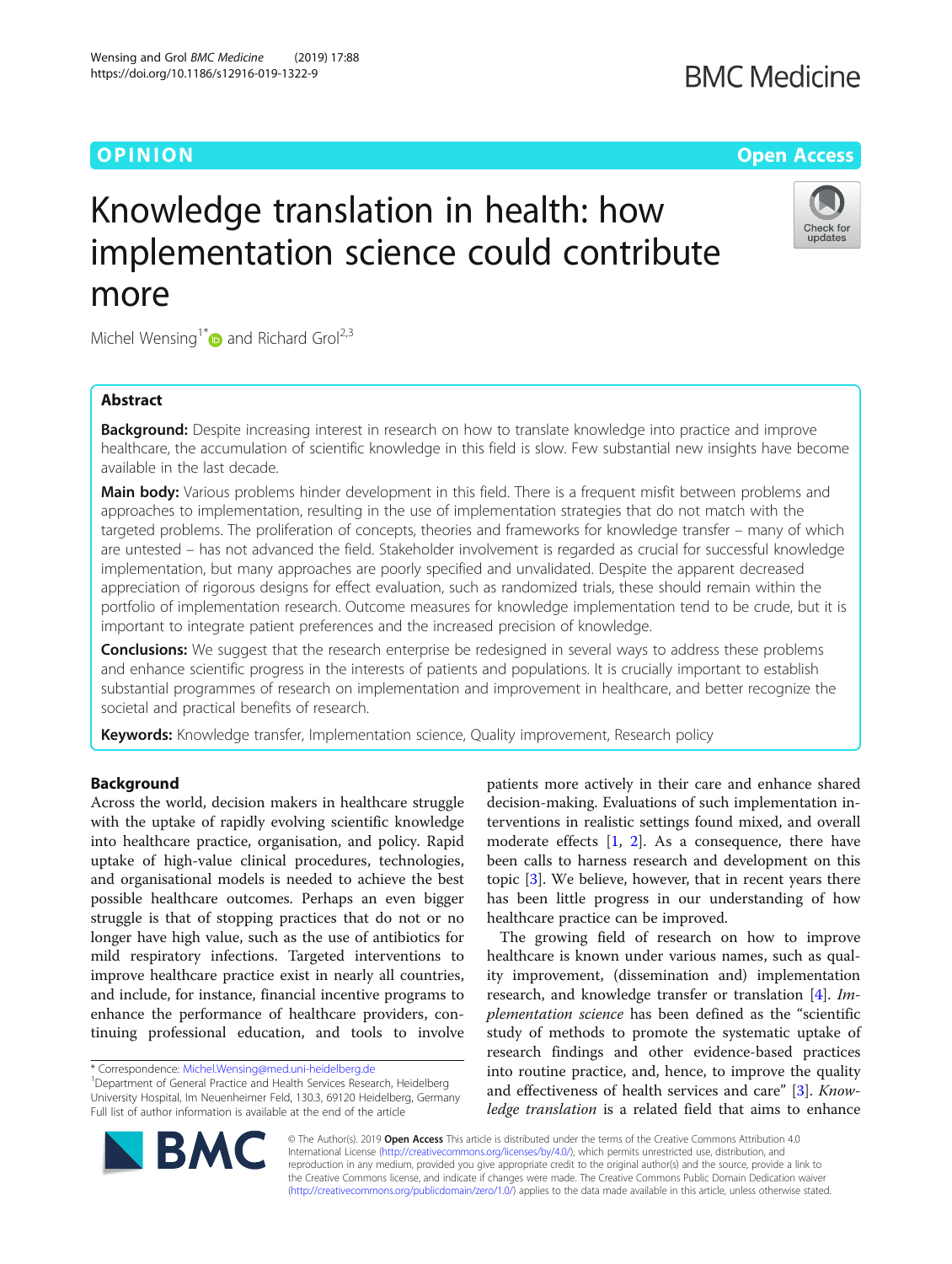the use and usefulness of research. It covers the design and conduct of studies, as well as the dissemination and implementation of findings [\[4](#page-5-0)]. In healthcare, quality and safety management comprises a set of activities that aim to improve healthcare quality and safety, using measurement, feedback to decision-makers and organizational change [[5](#page-5-0)]. In this article, we consider these and related fields as largely overlapping, because, through better uptake of putting knowledge in practice, they all aim to improve healthcare practice and thus provide better outcomes for patients and populations [[6\]](#page-5-0). Knowledge may take various forms, such as evidence-based practice guidelines, technologies, or healthcare delivery models with proven value. The field is usually associated with change of practice and behaviors, but resisting change may occasionally serve the same purpose (e.g. in the case of promoted changes for which the evidence is limited or negative).

An illustrative example of research on knowledge transfer in health concerns pay-for-performance in general practice, which was introduced more than a decade ago in the UK. Practice performance was operationalized in terms of performance indicators, for which many had strong underlying evidence. Higher scores were associated with higher financial payments. For instance, an interrupted time series analysis of changes in performance scores for diabetes, asthma, and coronary heart diseases between 1998 and 2007 showed substantial improvements. These improvements had started before 2004; the year in which the contract was introduced. In diabetes and asthma, but not for coronary heart disease, a significant acceleration of improvement has been found since 2004 [\[7](#page-5-0)]. Other research in the field has focused, for instance, on continuing education, organizational change, health system reforms, and patient involvement for improving healthcare and implementation of recommended practice.

Looking at the infrastructure for research on how to improve healthcare practice, many positive developments can be noted in recent decades. Major funders, such as the National Institute for Health Research in the UK, the National Institutes of Health in the USA, the Canadian Institutes of Health Research, and Innovationsfond in Germany, have made substantial funding available. Several large research programs (funded with many millions of euros, pounds or dollars) have been established, such as the Collaborations for Leadership in Applied Health Research and Care (CLAHRCs; soon to be ARCs) in the UK. Scientific journals dedicated to the field have emerged, such as  $BMJ$  Quality & Safety, and Implementation Science, and many medical and health science journals publish research on healthcare improvement. Professorships and training programs for implementation science and quality improvement have been created, most notably in North America, but also in other countries. A variety of yearly or biannual scientific conferences focus on healthcare improvement, implementation science, and related fields.

Despite this emerging infrastructure and growing interest in the field, it seems to lag behind the high expectations. We are still far from understanding how healthcare practice can be improved rapidly, comprehensively, at large scale, and sustainably. In fact, this observation has been made several times in previous decades. For instance, in the year 2000, reflecting on 20 years of implementation research in healthcare, Grol and Jones argued that many questions had remained unanswered [[8\]](#page-5-0). Seven years later, Grol, Wensing and Berwick argued that research on quality and safety in healthcare must be strengthened to develop the science in this field [[9\]](#page-5-0). In 2014, Ivers and colleagues suggested that science is stagnating, based on an analysis of audit and feedback strategies [\[10](#page-5-0)]. We feel that progress in the field has been limited in the previous decade. This Opinion article focuses on what may be wrong in research and practice, and what could help to address the problems. It is informed by our research projects, lectures, teaching at graduate and postgraduate levels, participation in academic review committees, roles as journal editors, and repeated updates of our books on improving healthcare practice  $[11, 12]$  $[11, 12]$  $[11, 12]$  in the previous 25 years.

## Problems and possible strategies

Table [1](#page-2-0) provides an overview of our analysis of problems in research and practice, and possible ways to address these.

# Misfit between problems and approaches

Healthcare challenges vary widely. For instance, implementing the centralization of surgical procedures or emergency services in specific centers is very different from a change in a medication protocol, or the introduction of nurses for counseling on lifestyle changes. All of these changes may be backed up by strong research evidence on their value, but analysis of the implementation challenges in each of these examples would reveal very different determinants of implementation and outcomes. For instance, health system factors may be crucial for the effective centralization of services, while individual factors related to knowledge or behavioral routines are probably most relevant in changing medication protocols. However, there is often little association between the type of problem and the approach to change taken. More particularly, organizational and system-related problems tend to be ignored, even when these were detected, favoring individual educational and psychological approaches [\[13](#page-5-0)]. Organizational and system change may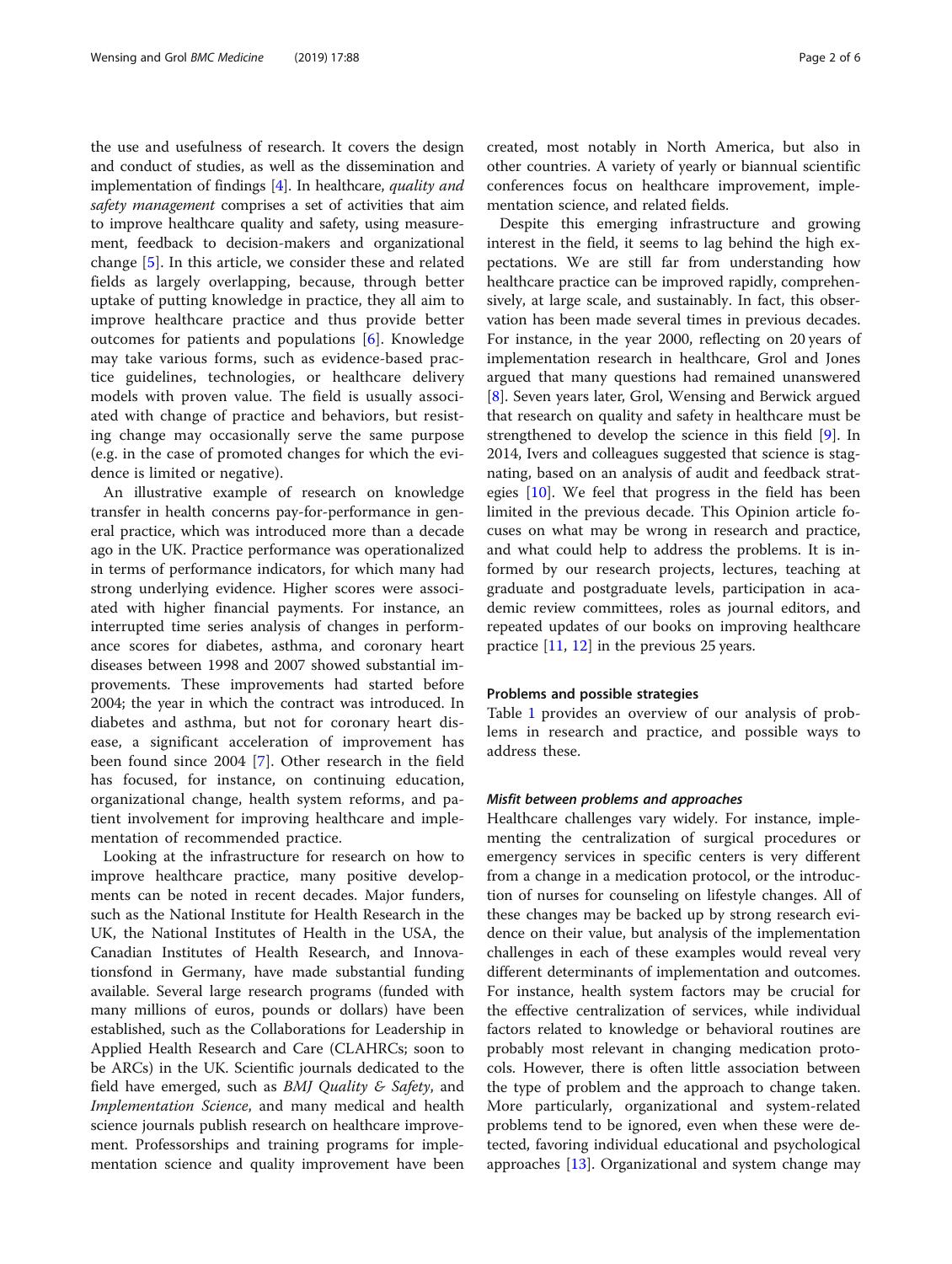| <i>Issue</i>                                                                         | Current practice                                                                                                                      | Desired practice                                                                                                                                | Possible strategies                                                                                                                        |
|--------------------------------------------------------------------------------------|---------------------------------------------------------------------------------------------------------------------------------------|-------------------------------------------------------------------------------------------------------------------------------------------------|--------------------------------------------------------------------------------------------------------------------------------------------|
| Fit between problems and<br>approaches to address these                              | Approach depends on the<br>professional background of<br>the practitioner, researcher<br>or advisor                                   | Approach depends on what fits<br>best with the problem in<br>healthcare practice                                                                | Researchers and advisors are trained<br>in a variety of scientific disciplines<br>and work in multidisciplinary teams                      |
| Concepts, frameworks and theories<br>for implementation, transfer and<br>improvement | Proliferation of proposals; many<br>are descriptive lists of items;<br>testing and validation strictly<br>within paradigms            | Emphasis on testing, integration<br>and refinement of middle-range<br>theories                                                                  | Better recognition of published<br>work; funding of comparison<br>across paradigms                                                         |
| Stakeholder involvement in design<br>and conduct of programs                         | Considered to be the single<br>most important determinant<br>of successful implementation,<br>but most methods are loosely<br>defined | Integration of evidence and theory<br>with of stakeholder involvement,<br>using well-specified approaches                                       | Validation of structured approaches<br>for stakeholder involvement                                                                         |
| Evaluation of outcomes of<br>implementation programs                                 | Decreased interest in rigorous effect<br>evaluations of implementation<br>interventions, such as randomized<br>trials                 | Rigorous outcomes evaluation<br>remain part of broader research<br>programs, which likely comprise<br>a variety of study designs and<br>methods | Nurture knowledge and appreciation<br>of rigorous evaluation of practices<br>among healthcare practitioners,<br>managers and policy makers |
| Measurement of outcomes of<br>improvement, transfer, and<br>implementation           | Descriptive documentation of<br>professional practice, provider<br>perceptions, or health outcomes                                    | Advanced measures of rapid<br>uptake of valuable practices,<br>and rapid reduction of non-<br>valuable practices                                | Design and validation of a new<br>generation of outcome measures                                                                           |

<span id="page-2-0"></span>**Table 1** Challenges in research on how to improve healthcare practice

be difficult to achieve within the typical course of a research project.

Probably even more relevant is that many researchers and consultants tend to be stubbornly consistent in their approach, and stick, for instance, either to a psychological approach (arguing that all implementation requires individual behavior change), an organizational systems approach (arguing that organizations rather than individuals need to change), or an economic perspective (arguing that financial factors override everything else). We believe, however, that the chosen approach to change should match the problems to achieve change, rather than the favored discipline of the researcher or consultant [[14](#page-5-0)]. To remedy the current situation, options include training researchers and consultants and providing them with a multi-faceted perspective on the issue of knowledge translation and with theoretical frameworks that cover multiple approaches, as well as working in multidisciplinary improvement teams. These approaches require multidisciplinary academic training to be better appreciated in universities, which tend to facilitate academic careers within traditional scientific disciplines.

# Proliferation of concepts, theories and frameworks

In the past  $[15]$ , research on the translation of knowledge into practice was dominated by a few theories, such as the 'Diffusion of Innovations' theory [\[16\]](#page-5-0). Nowadays, research on improving healthcare practice is characterized by a proliferation of concepts, theories and frameworks for knowledge translation and implementation [[17](#page-5-0)]. Most are essentially structured lists of disconnected items, which are not explicitly linked to higher-level scientific theory [[18](#page-5-0)]. They distinguish, for instance, between individual, organizational, system-related and innovation-related factors. Many of these proposed frameworks have not been applied and tested in more than one study. New frameworks typically ignore published work – particularly if it is older than a decade – so the reinvention of existing concepts and frameworks is common. The field has also suffered from many fashions and hypes, which often present high-level concepts (e.g. the 'breakthrough' approach to improvement) and were popular for a while, but then disappeared without contributing much to scientific progress.

Research that applies and tests concepts, theories or frameworks is largely organized in silos – bubbles of like-minded academics (e.g. epidemiologists, psychologists, sociologists, or economists). Among researchers, there is mixed interest in testing conceptual ideas in rigorous empirical research. Some are close to healthcare practice (e.g., as clinicians), but are not aware of the full range of available concepts, theories and frameworks. Others know and apply specific theories or frameworks, but may be insufficiently familiar with healthcare practice or policy to assess their usefulness. Furthermore, head-to-head comparisons and integrations of proposals from different silos are rare, because many researchers are inclined to stick to their favored approach. We suggest, however, that these would advance science far more than the continuous development of new theories within disconnected worlds. Rather than adding new frameworks, the focus should be on the testing, refinement and integration of theories. Furthermore, we think that these should be sufficiently concrete and specific. To be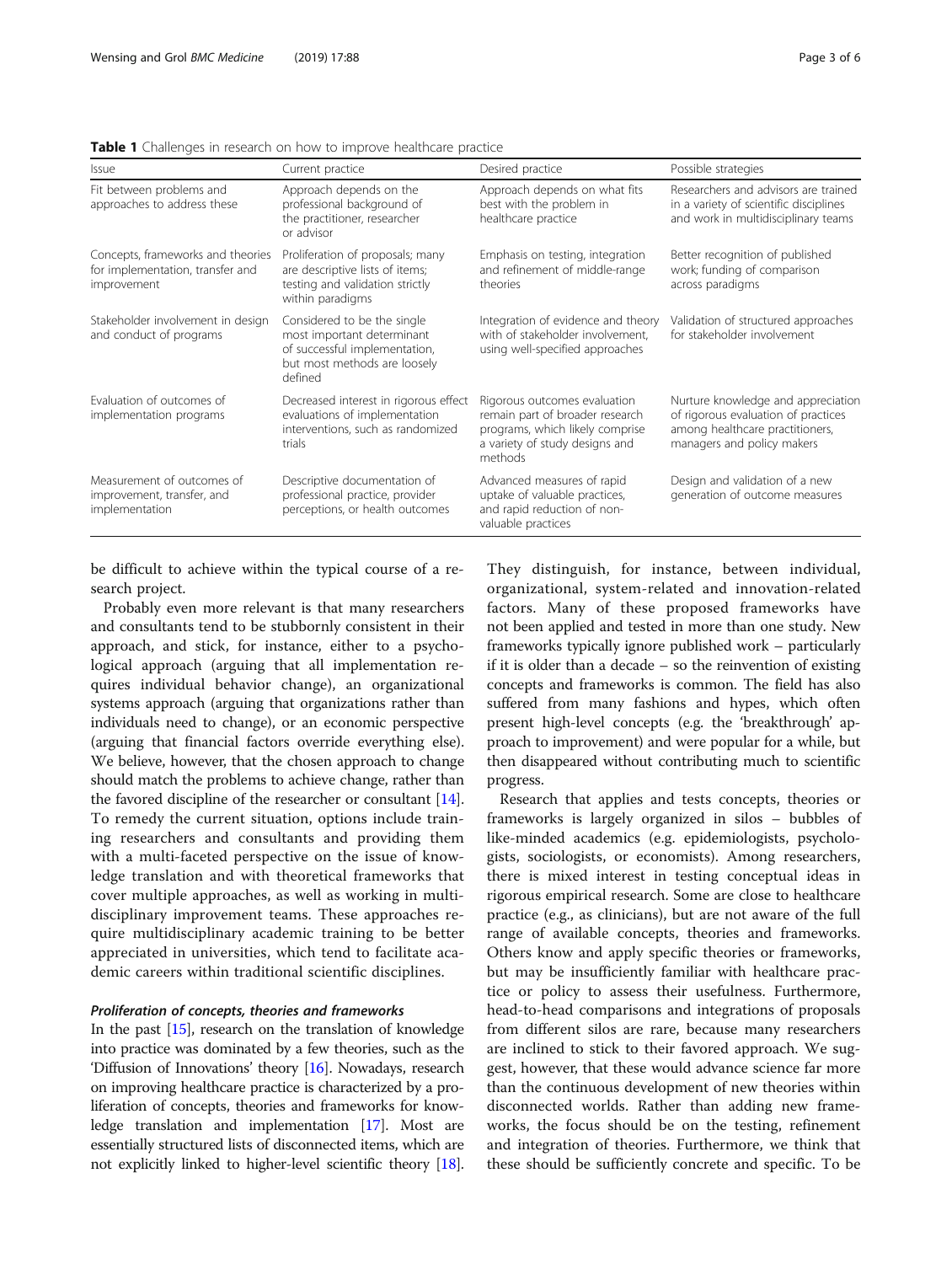sufficiently informative, they may be related to a specific topic or field of application – although it remains open for debate as to what would be the appropriate aggregation level (e.g., antibiotics prescribing in primary care, medication prescribing generally, or ambulatory medical care).

# Non-validated methods for stakeholder involvement

The involvement of stakeholders (e.g., patients, providers, payers) in the design and conduct of interventions to improve healthcare practice has been emphasized to the extent that it is now seen as the 'holy grail' of improvement. For instance, 'mode 2' knowledge generation has been characterized as socially distributed, organizationally diverse, application-oriented, and transdisciplinary, as opposed to the traditional, 'ivory tower' mode 1 [[19](#page-5-0)]. Involvement usually takes the form of consultation of stakeholders through interviews or surveys, or the participation of stakeholders in boards. However, the evidence for this belief is  $-$  so far  $-$  largely anecdotal, and many methods for stakeholder involvement are poorly specified, so replication is difficult. For instance, integrated knowledge translation (collaboration between researchers and decision-makers) uses a variety of methods, but its outcomes are unknown [\[20\]](#page-5-0). Stakeholders are often heterogeneous with respect to knowledge, needs and preferences regarding a particular change. Attempts to develop and validate stakeholder-based, tailored interventions have met with various difficulties and uncertainties [\[21\]](#page-5-0). For example, it is unclear how available research evidence and theory is combined with stakeholder involvement, if stakeholders have suggestions that contradict existing knowledge. Stakeholder involvement also implies the use of resources, particularly health professionals' time, which must be considered when planning implementation programs. We suggest that methods for stakeholder involvement must be better specified and validated in empirical research.

# Decreased appreciation of rigorous designs for effect evaluation

In some circles of researchers, practitioners, and policy makers, there seems to have emerged a decreased appreciation of rigorous designs for effect evaluation in healthcare, such as randomized trials. Arguments for the criticism of randomized trials as a preferred study design are manifold, and include, for instance, the belief that many interventions are changed during application in practice, outcomes of interventions are largely context-dependent, rigorous evaluation is time-consuming and expensive, and biomedical knowledge is evolving too quickly to allow rigorous outcomes evaluation [\[22\]](#page-5-0). Implementation science needs a variety of study designs and methods, including systematic intervention development, observational pilot

tests, qualitative studies, and quantitative simulation modeling. We believe that rigorous designs for effect evaluation, including randomized trials, should remain on the menu.

Several researchers appreciate randomized trials and other rigorous evaluation designs, but they focus on the effectiveness of interventions with respect to patients' health. Implementation researchers can indeed make useful contributions to process evaluation and feasibility testing of interventions in studies of intervention effectiveness. While such research is important, it is unlikely to advance implementation science much, because this is not its primary objective, and, as a consequence, the methods are not fully aligned. For instance, clinical trials and trials in public health often benefit from optimized intervention fidelity and strict inclusion criteria for participants, which does not match with the requirements of research on quality improvement, knowledge translation and implementation science.

There are clearly various issues that must be carefully considered when designing rigorous evaluations of improvement and implementation interventions, such as the choice of outcome measures, the duration of follow-up, and the approach in control groups. Several trial designs, such as stepped wedge trials, provide options beyond the classic two-armed randomized trial – albeit often at the price of more complex statistical analysis. Advanced designs for rigorous evaluation can only be considered if the people involved understand and appreciate outcome evaluation in the first place. It cannot be assumed that this is the case. We therefore argue that the appreciation of outcome evaluation must be nurtured among healthcare providers, managers and policy-makers. This appreciation should extend to interventions for the improvement of healthcare practice.

# Suboptimal outcomes measures

Strategies for improvement or implementation must be evaluated with respect to their effectiveness in changing healthcare practices as a primary outcome of interest. Many studies of interventions to improve healthcare practice use relatively simple outcomes measures, such as clinical behaviors, which have been documented in patient records or procedures for which reimbursement was requested. While such measures can be informative, they are often only crude indicators of the actual use of knowledge in healthcare practice. Recent and continuing work on the pragmatic use of outcomes in implementation research has emphasized the importance of acceptability, feasibility, compatibility with routines, and perceptions of usefulness [[23](#page-5-0)]. In some studies, however, health outcomes are primary outcomes – although these may not be responsive for improvements in the quality of care. The number of steps from interventions to health outcomes is relatively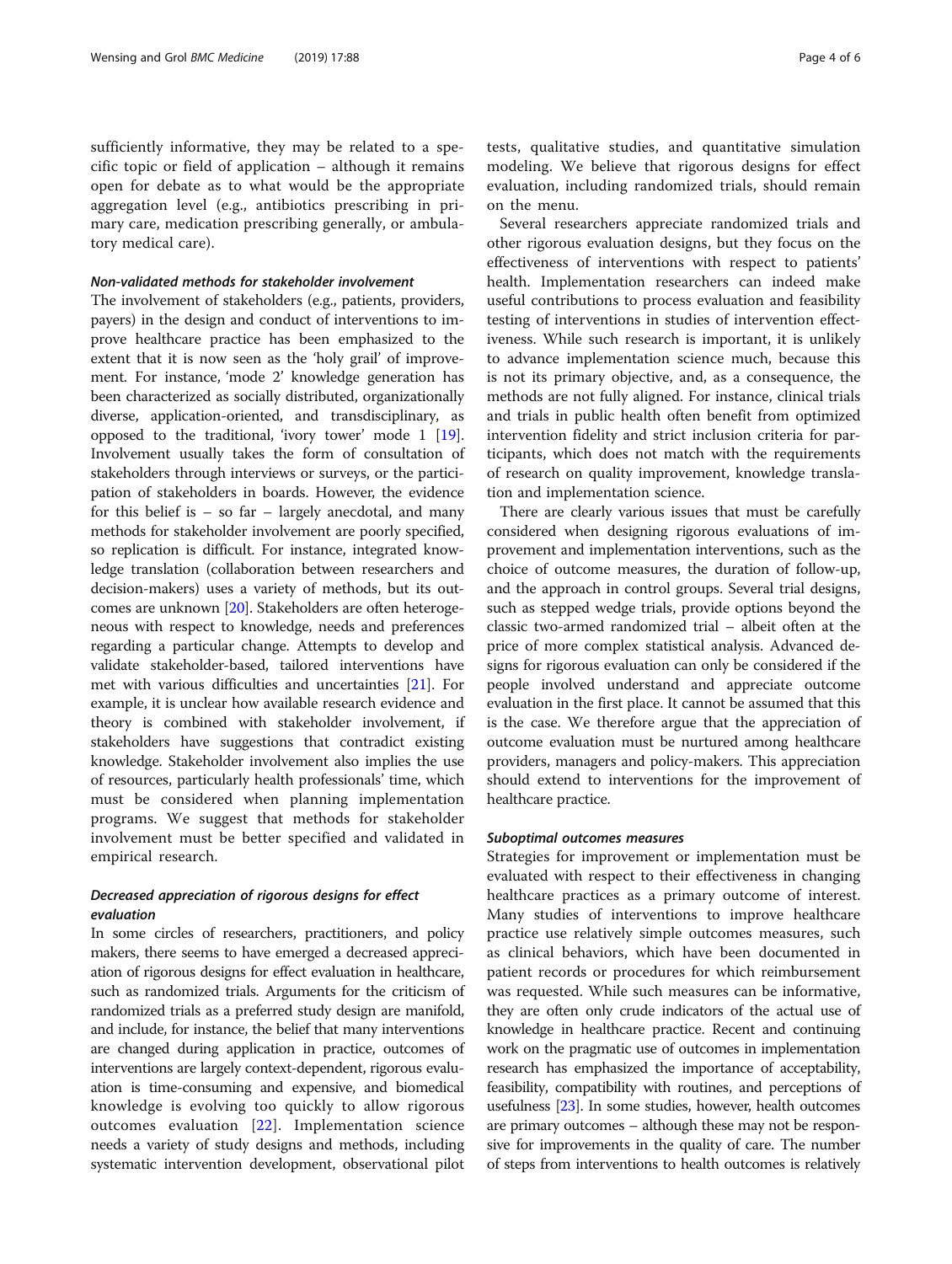great, so that interpretation of causality is difficult if intermediate factors are not measured – particularly if health outcomes do not show intervention effects.

Furthermore, a fundamental problem is that the use of knowledge in decision-making rarely has simple, predictable associations with the decisions made. Ultimately, the key outcome is not crude frequencies of behaviors or health outcomes, but whether the available knowledge was taken into consideration in decision-making and healthcare practice. This knowledge is increasingly individualized on the basis of patients' biological and psychological features, and comes from computerized decision support systems rather than clinical guidelines for patient populations. Patients' preferences must also be taken into account when assessing the quality of decision-making. A knowledge-informed conversation between a patient and a clinician, resulting in a decision that is not coherent with some recommendation, should not automatically be documented as non-use of knowledge. We believe there is a need for new outcome measures of knowledge implementation, which take the changing nature of knowledge and the impact of patient preferences into account.

# **Discussion**

A fundamental challenge is to overcome the misconceptions, silo-thinking and self-interests among stakeholders. These stakeholders include politicians and managers who prefer to act on the basis of conviction rather than research evidence, healthcare providers who deny that research findings apply to them, and researchers who prefer to focus on concepts and approaches that fit their particular academic background. Global investment in the research infrastructure of knowledge implementation and quality improvement in healthcare provides major opportunities, but also a high responsibility for all involved.

After participating in many grant review panels, we conclude that the assessment of project applications is often dominated by the perceived relevance of the health issue or healthcare problem on which it focuses. The project's contribution to the agenda of research on how to improve healthcare practice is usually of secondary importance, at best. This practice of healthcare research funding has resulted in many researchers in the field who do one or two projects on how to improve healthcare practice, and then leave the field, because they see no perspective for a career, or lack real interest. As a result, research on healthcare improvement and knowledge implementation is currently fragmented in different, largely disconnected, communities [\[24\]](#page-5-0).

We think that coordinated and longer lasting research programs are needed to enhance the continuity of researchers in the field, which is crucial for knowledge accumulation. Knowledge translation and healthcare improvement in healthcare needs research centers

or networks that bring together scientists with different backgrounds who can work on sequential projects over a longer period of time. Examples exist, and include an international research network to examine and optimize feedback interventions for implementation [[25\]](#page-5-0), and a large center for the study of healthcare improvement [[26\]](#page-5-0). Effective programmatic research requires, among other things, institutional funding for core staff, multidisciplinary composition of groups, realistic and continuous funding opportunities for research projects, career opportunities for young and mid-career researchers, and integration in locally relevant infrastructures (e.g., routine quality improvement in hospitals). It also requires focused education. For instance, some graduation programs for implementation science in healthcare have been established [\[24](#page-5-0)], but their long-term success depends on graduated students' opportunities in the labor market.

The field would also be enhanced by the revision of procedures for accountability and recognition of performance in academic institutions. Research on healthcare improvement and implementation is unlikely to provide 'discoveries', but studies can add substantially to the body of knowledge and thus support users in practice, management and policy. Citations in scientific journals are problematic as a sole criterion for review of performance because users (e.g. clinicians, managers, policy-makers) rarely cite publications, as most do not publish scientific papers. Several complementary methods for performance review are available, but their validity and feasibility remain challenging [\[27\]](#page-5-0). Perhaps most importantly, research on improving healthcare and knowledge implementation requires a higher appreciation of the field in the academic and health community, and alignment of resources and power in institutions accordingly.

# Conclusions

The ultimate aim of research on knowledge implementation in healthcare is for interventions to improve healthcare practice to become more effective, thus leading to better care and outcomes for patients and populations. We believe that the research enterprise in this field must be redesigned in several ways to make this happen.

# Acknowledgements

Not applicable.

#### Funding

There was no specific funding for this manuscript.

#### Availability of data and materials Not applicable.

### Authors' contributions

MW and RG collaboratively conceived the idea for this manuscript. MW wrote draft versions and RG provided substantial comments. Both authors